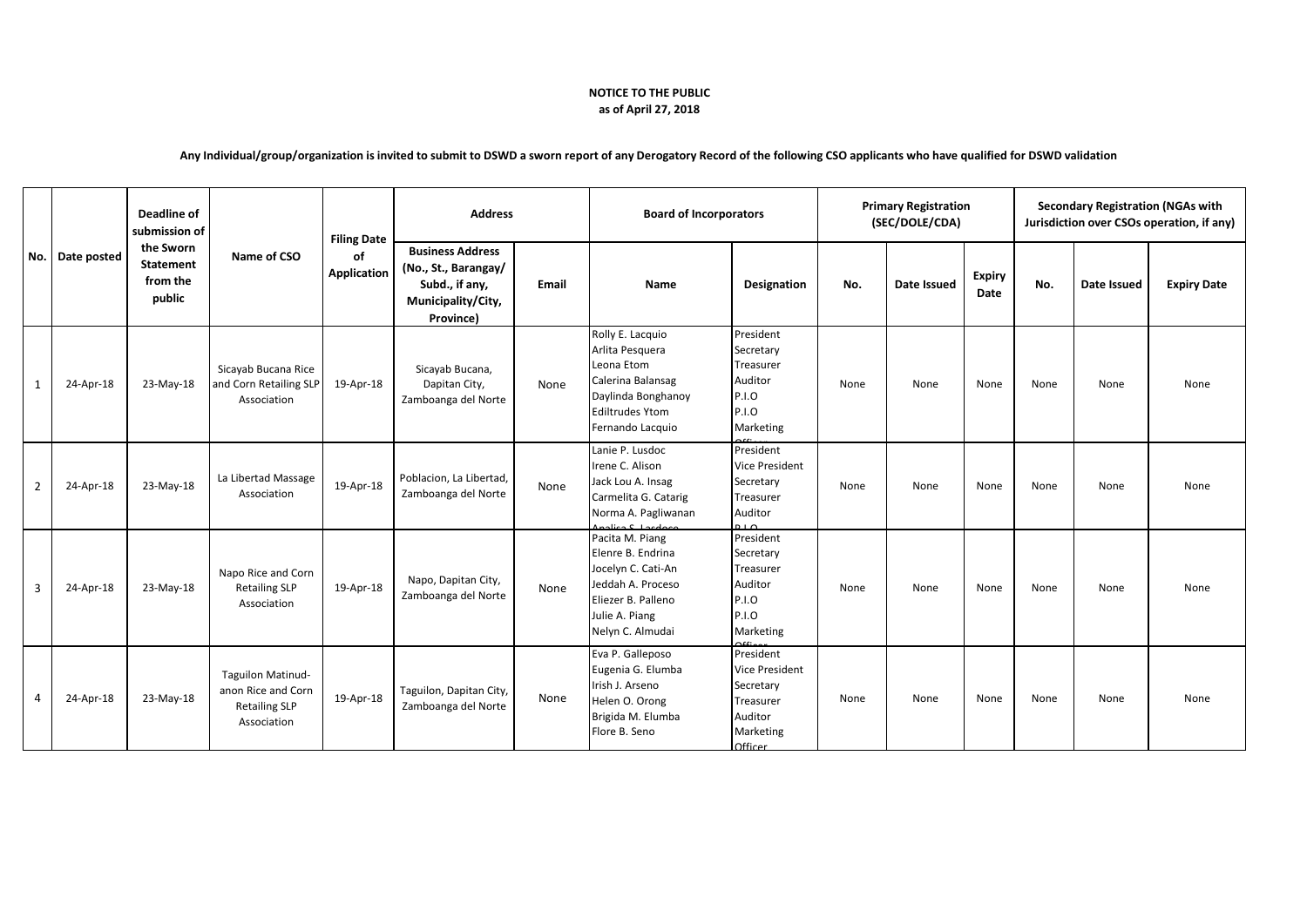| 5  | 24-Apr-18 | 23-May-18 | Kauswagan Dapitan<br><b>Merchandising SLP</b><br>Asscoiation                      | 19-Apr-18 | Kauswagan, Dapitan<br>City, Zamboanga del<br>Norte | None | Evelyn P. Gallemit<br>Rolando Andag<br>Chely B. Elopre<br>Alona B. Etoquilla<br>Cherina Gallemit<br>Ma. Jocelyn G. Agad<br>Jerame F. Piang                                          | President<br>VP-Internal<br><b>VP-External</b><br>Secretary<br>Auditor<br>Bookeeper<br>Cashier                  | None | None | None | None | None | None |
|----|-----------|-----------|-----------------------------------------------------------------------------------|-----------|----------------------------------------------------|------|-------------------------------------------------------------------------------------------------------------------------------------------------------------------------------------|-----------------------------------------------------------------------------------------------------------------|------|------|------|------|------|------|
| 6  | 24-Apr-18 | 23-May-18 | <b>Taguilon Seabreeze</b><br>Rice and Corn<br><b>Retailing SLP</b><br>Association | 19-Apr-18 | Taguilon, Dapitan City,<br>Zamboanga del Norte     | None | Merdina A. Balucan<br>Maria Mercy B. Pala<br>Marivie Oga<br>Rosevilla Balucan<br>Justina Sumile                                                                                     | President<br>Vice President<br>Auditor<br>Secretary/Bookk<br>eeper<br>Treasuer/Cashie                           | None | None | None | None | None | None |
| 7  | 24-Apr-18 | 23-May-18 | Tag-Olo Rice and Corn<br><b>SLP Association</b>                                   | 19-Apr-18 | Tag-Olo, Dapitan City,<br>Zamboanga del Norte      | None | Ursina J. Belhot<br>Alma B. Balanay<br>Sheila B. Sumalpong<br>Janet B. Sumalpong<br>Salome B. Dongon<br>Marlon B. Ceprado<br>Joan P. Catiloc                                        | President<br>Secretary<br>Treasurer<br>Auditor<br>P.I.O<br><b>P.I.O</b><br>Marketing                            | None | None | None | None | None | None |
| 8  | 24-Apr-18 | 23-May-18 | Talisay Rice and Corn<br>Wholesale and Retail<br><b>SLP Association</b>           | 19-Apr-18 | Talisay, Dapitan City,<br>Zamboanga del Norte      | None | Jose B. Cabresos<br>Arlyn F. Undang<br>Victor O. Valiente<br>Ana Marie L. Renacia<br>Nida T. Galleposo<br>Juditha C. Calbo<br>Juna D. Jumuad<br>Michael O. Acopiado<br>Nila J. Ruiz | President<br>VP - Internal<br>VP - External<br>Secretary<br>Treasurer<br>Auditor<br>P.I.O<br>P.I.O<br>Marketing | None | None | None | None | None | None |
| 9  | 24-Apr-18 | 23-May-18 | SB Dapitan 4Ps Rice<br>and Corn Retailing SLP<br>Association                      | 19-Apr-18 | Sulangon, Dapitan City,<br>Zamboanga del Norte     | None | Juluis E. Esmade<br>Radegondes E. Acoymo<br>Michelle S. Obordo<br>Maritess B. Sagario<br>Emerose E. Chiu<br>Lucy A. Abasolo                                                         | President<br>Vice President<br>Secretary<br>Treasurer<br>Auditor<br>Marketing                                   | None | None | None | None | None | None |
| 10 | 24-Apr-18 | 23-May-18 | Sr. Sto. Niño Bacong<br>Rice and Corn<br><b>Retailing SLP</b><br>Association      | 19-Apr-18 | Taguilon, Dapitan City,<br>Zamboanga del Norte     | None | Janet C. Rendon<br>Salvacion A. Mondejar<br>irish Lee M. Mondejar<br>Christie C. Padilla<br>Maribeth C. Enoc<br>Thelma C. Enoc                                                      | President<br>Vice President<br>Secretary<br>Treasurer<br>Auditor<br>Marketing                                   | None | None | None | None | None | None |